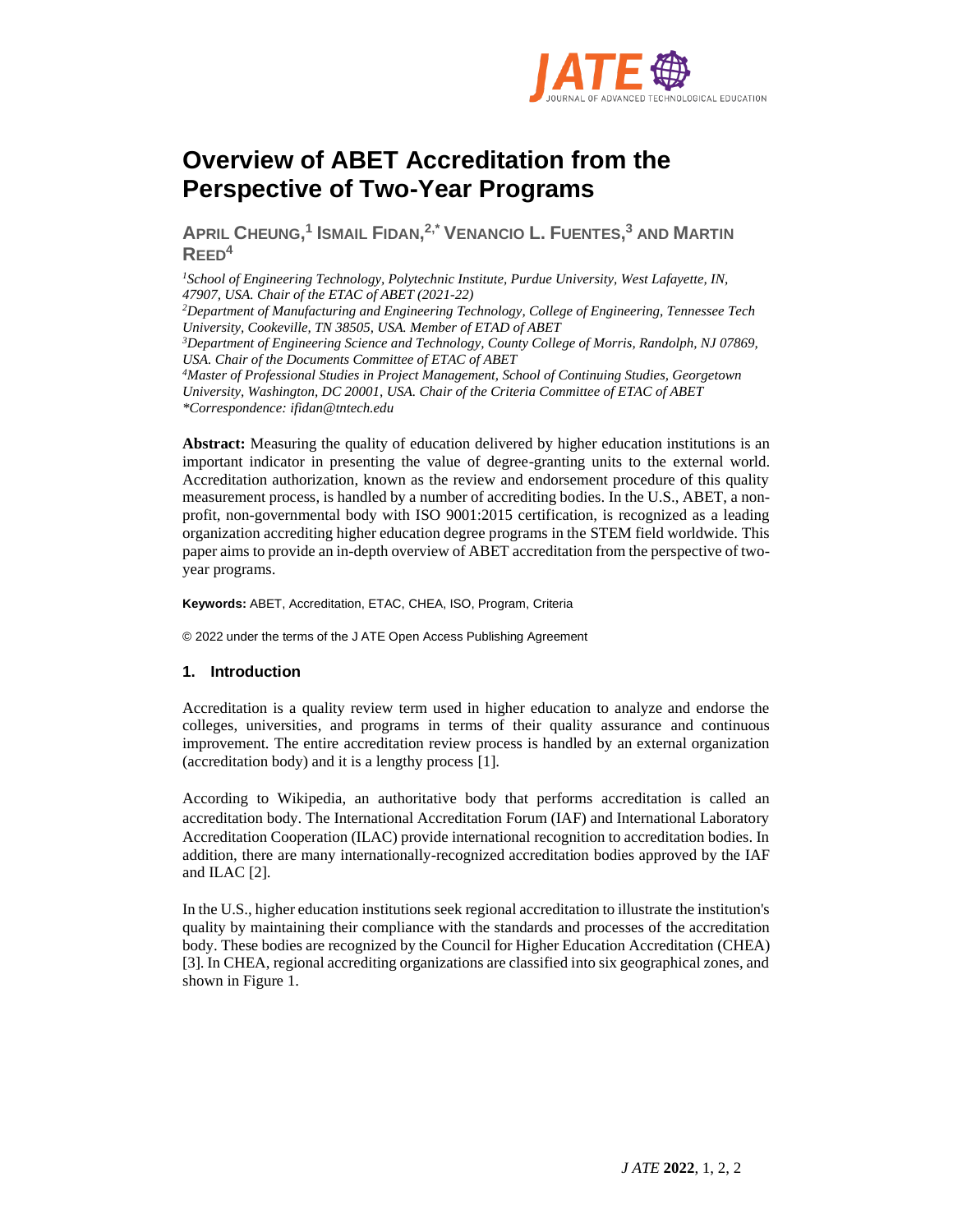



Fig. 1. Regional Accrediting Organizations in the U.S. (Courtesy of CHEA)

Internationally, there are a number of accreditation bodies. Some of the largest accreditation bodies are listed below [2]:

- The Emirates International Accreditation Centre (EIAC) in the Middle East
- The Pakistan National Accreditation Council (PNAC), National Accreditation Board for Testing and Calibration Laboratories (NABL), and Quality Council of India (QCI) in South Asia
- The China National Accreditation Board in East Asia
- The United Kingdom Accreditation Service (UKAS) in Europe
- The National Association of Testing Authorities (NATA) and the Joint Accreditation System of Australia and New Zealand (JAS-ANZ) in Oceania
- The South African National Accreditation System in Africa.

Most of the accreditation bodies use the international standards issued by the International Organization for Standardization (ISO). ISO is an independent, non-governmental, global organization with a membership of 167 national standardization bodies. Through its members, ISO brings together experts to share knowledge and develop voluntary, consensus-based, market-relevant international standards that support innovation and provide solutions to all global challenges [4].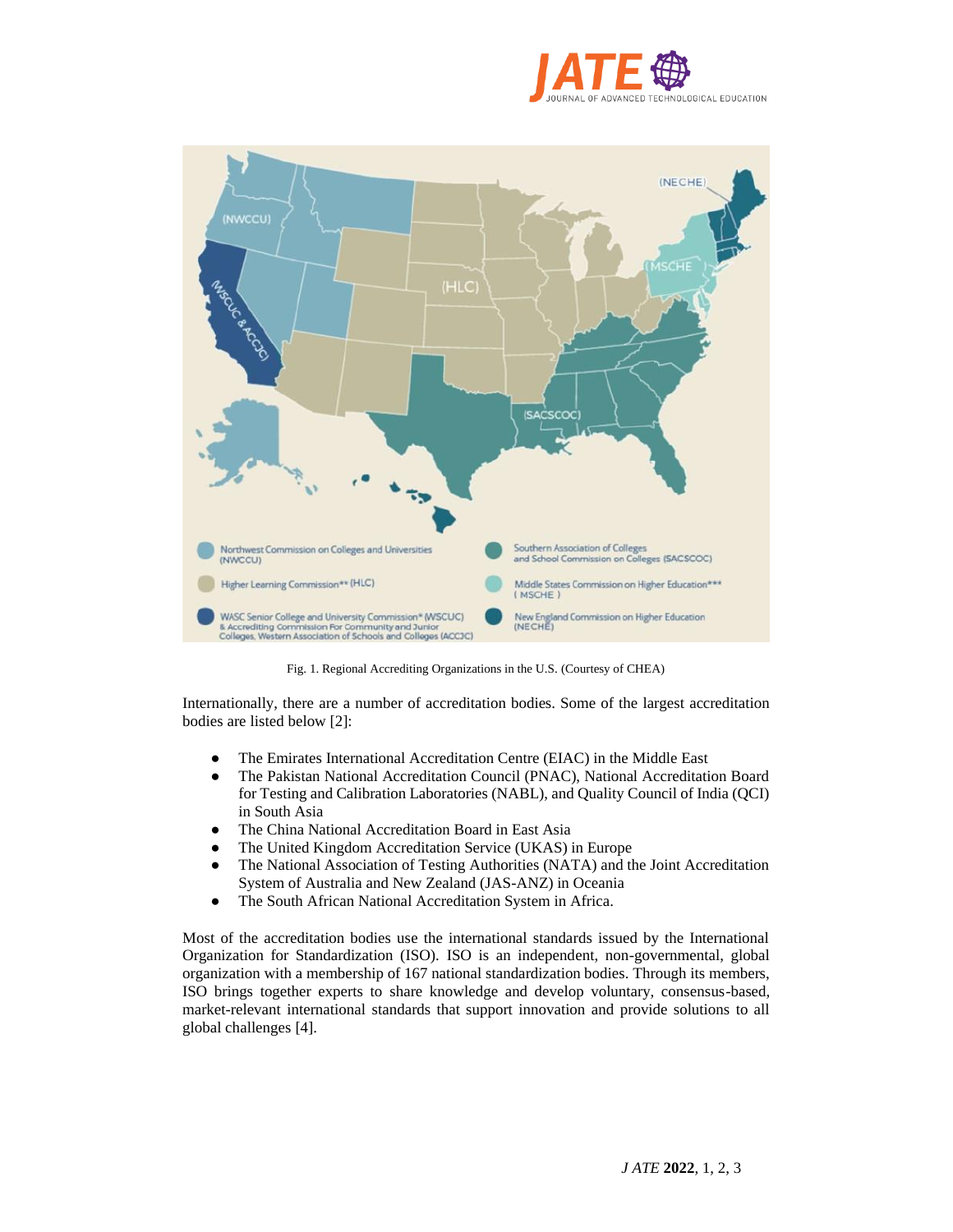

There are agreements between accreditation bodies in their signatory countries and regions to recognize the programs accredited by these accreditation bodies as substantial equivalent for engineering and engineering technology programs. For example, the Washington Accord, the Sydney Accord, and the Dublin Accord focus on engineering and engineering technology programs.

The Washington Accord is an international accreditation agreement for undergraduate professional engineering academic degrees between the bodies responsible for accreditation in signatory countries and regions. Established in 1989, the full signatories as of 2020 are Australia, Canada, China, Costa Rica, Hong Kong, India, Ireland, Japan, Korea, Malaysia, New Zealand, Pakistan, Peru, Philippines, Russia, Singapore, South Africa, Sri Lanka, Taiwan, Turkey, the United Kingdom and the United States [5]. Another agreement is the Sydney Accord. The Sydney Accord is an agreement between the bodies responsible for accrediting engineering technologist qualification programs in each of the signatory countries. It recognizes the substantial equivalency of programs accredited by those bodies and recommends that graduates of accredited programs in any of the signatory countries be recognized by the other countries as having met the academic requirements for entry to the practice of engineering technologist [6].

In 2002, the national engineering organizations of Ireland, the United Kingdom, South Africa, and Canada signed an agreement that mutually recognizes the qualifications which underpin the granting of Engineering Technician titles in the four countries. The Dublin Accord is similar in operation to the Washington and Sydney Accords [7].

When we examine the accreditation process for Engineering, Engineering Technology, Applied/Natural Science, and Computing accreditation, the only internationally known and accepted quality authorization organization is ABET. ABET is a U.S. non-profit, nongovernment accreditation body. Although this organization is very well known for its bachelor of science degree accreditation, there is very little information about its coverage and services for the two-year degree programs. This paper presents the latest information about the ABET accreditation for two-year degree programs in engineering technology, applied/natural science, and computing.

# **2. ABET Accreditation Overview**

Accreditation in higher education is a collegial peer-review process that occurs periodically. There are two types of accreditations, institutional-based and program-based. In general, institutional-based accreditation focus on faculty and student success [3]. Depending on the program's discipline, programs can also be accredited by national accreditation agencies such as ABET. ABET is a non-profit, non-governmental agency that accredits programs in natural science, computing, engineering, and engineering technology [8]. More than 2,200 academic, government, and industry volunteers participate in the accreditation activities. Volunteers go through extensive training on accreditation and are appointed by member societies. An ABET accreditation provides quality assurance that the program prepares graduates who meet the needs of the applicable profession. In addition, the review process verifies that students' education experience meets the global standard for technical education in the profession.

The accreditation activities of ABET are carried out by four different commissions: Applied and Natural Science Accreditation Commission (ANSAC), Computing Accreditation Commission (CAC), Engineering Accreditation Commission (EAC), and Engineering Technology Accreditation Commission (ETAC). ABET accredits Associate, Bachelor, and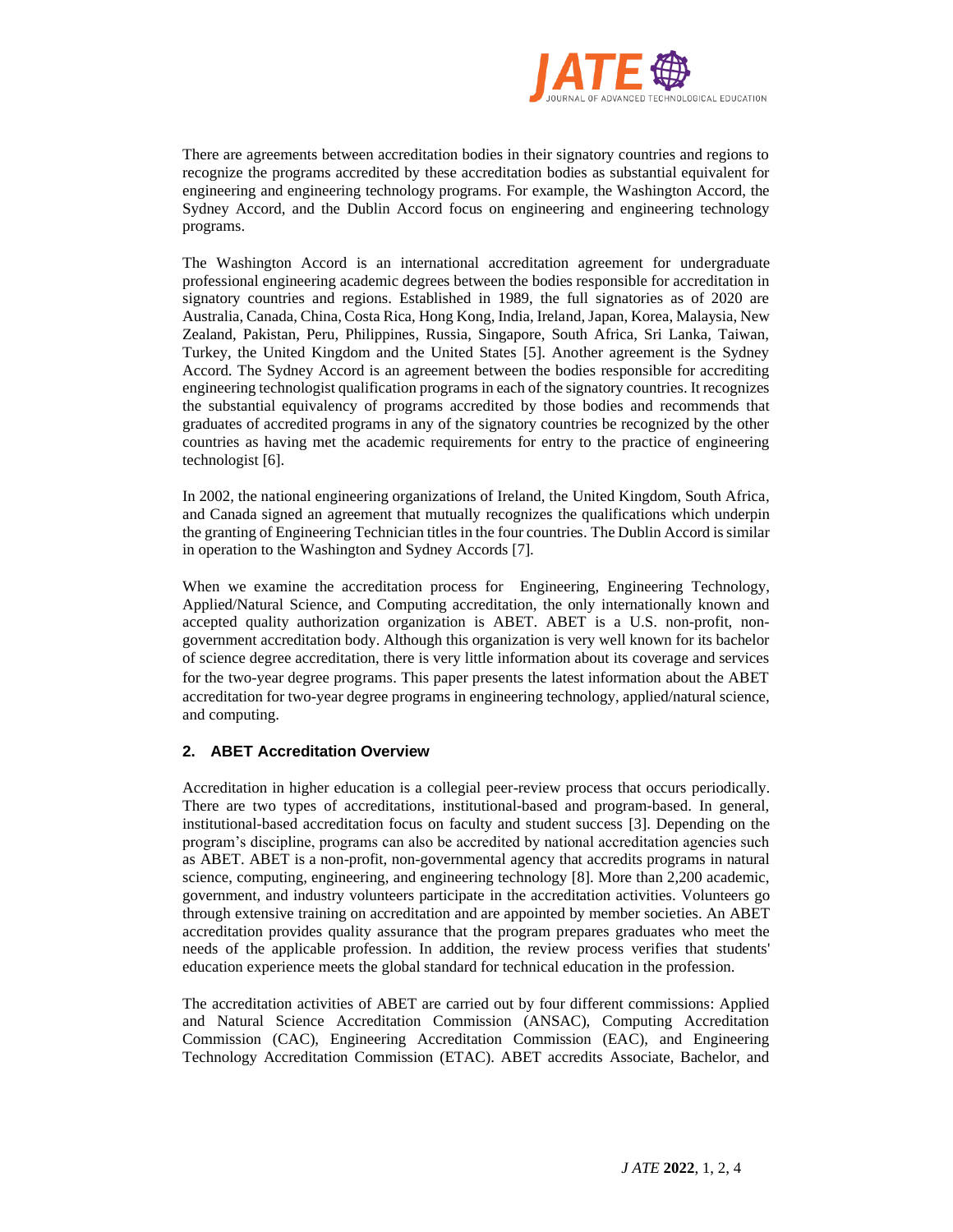

Master level programs among the four commissions. ETAC was the first commission to accredit at the associate degree level (1947), followed by ANSAC (2000) and CAC (2019).

Seeking ABET accreditation is approximately a two-year process. This process includes a selfstudy report by the program, a peer review to gather evidence (accreditation visit), and a final judgment (accreditation action) by the commission on the accreditation status. The ABET accreditation process for a two-year associate degree program or a bachelor's degree program is the same. The accreditation review activities (peer review) are supported by volunteers from the related professional societies. The applicable professional society (member society) appoints volunteers to review the program's compliance with the criteria. The criteria are established and maintained by the professional community. There are differences between the requirements for an associate degree program and a bachelor's degree program. Details on these differences are described in the next section.

For students, there are many advantages to attending an ABET-accredited program [8]. In employment, ABET accreditation enhances employment opportunities within the country and internationally. Graduation from an ABET-accredited program is a minimum qualification for some licensure, registration, and certification. On the financial front, accreditation, both at the institution and program level, establishes students' eligibility for many federal student loans, grants, and scholarships [9]. In 2022, among the class of 2020, 55% of bachelor's degree recipients received student loans. ABET accreditation establishes students' eligibility for many federal student loans, grants, and scholarships. Many students earn their associate degree from an ABET-accredited program in transfer credits and then transfer to a bachelor's degree program. Although institutions have their guidelines for transfer credits, courses from ABETaccredited programs are often accepted as applicable for meeting degree requirements at the four-year level in a similar program.

ABET accreditation adds value to the program by ensuring that the program has met standards essential to prepare graduates to enter critical STEM fields in the global workforce. Two-year colleges serve a broad audience, from those seeking a traditional transfer program to a fouryear institution, through the completion of associates in science or arts, to those looking for specialized courses or training that will lead to a job. Companies looking for the labor force needed to meet their needs will seek partnerships with two-year colleges because of their ability to adapt the curriculum to the company's needs. In return, companies will provide equipment or funding and assist the students in the program. For example, John Deere has several technician training partnerships with two-year colleges across the country. According to Georgetown University's Center on Education and Workforce, these middle-skill jobs are just some of the 16 million openings needed to be filled by 2024. These jobs require more than a high school diploma but not a bachelor's degree, and a two-year college is a place to meet those needs [10].

Two-year colleges in many states are also closely associated with career centers that offer education in the trades, both at the secondary and post-secondary levels. Two-year colleges are uniquely qualified to fill the skills gap with specialized training and coursework needed to meet the demands of employers. These agreements put two-year schools in a position to provide stackable credentials; a participant can take the minimum number of courses required to earn a certificate, leading to an entry-level position. From this point, students can expand their education with additional certificates or degrees, providing lateral mobility both in skills and financial rewards. The need to meet the demands of employers has inspired states like Tennessee and South Carolina to spend millions of dollars on improving their career technical programs and in the case of South Carolina, provide tuition-free enrollment into high-demand occupations. Employers need well-prepared workers and rely on an organization such as ABET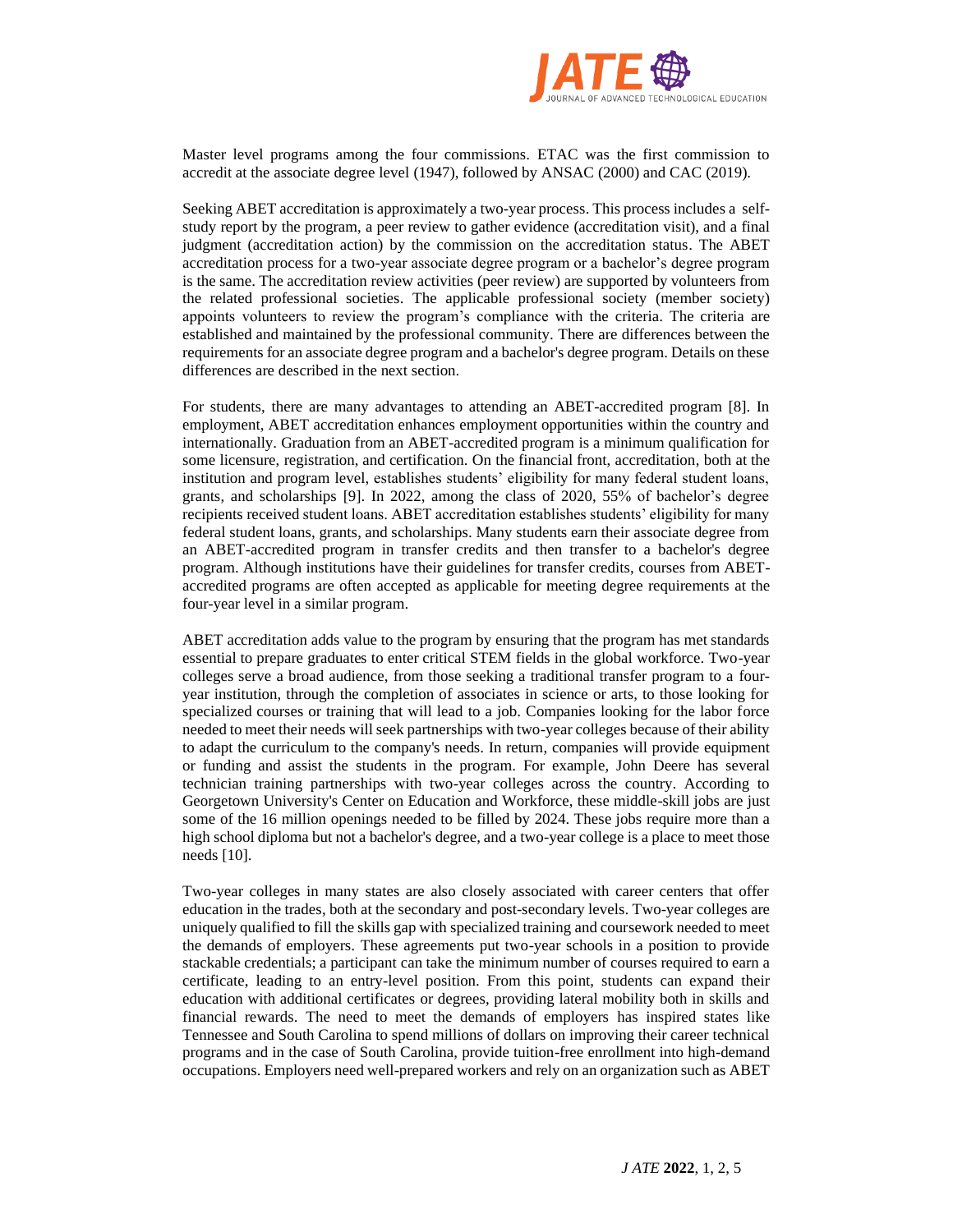

to ensure that programs prepare graduates to be productive employees is beneficial for all involved [11][12].

# **3. ABET Accreditation Criteria**

There are two sets of criteria that ABET-accredited programs must satisfy: General Criteria and Program Criteria.

General Criteria apply to all programs accredited by the applicable ABET commission. Each of these eight General Criteria must be satisfied:

1. Students (\*) – This criterion deals with student enrollment, performance, progress, advisement, and graduation.

2. Program Educational Objectives (\*) – Program educational objectives are broad statements that describe what graduates are expected to attain within a few years after graduation. Program educational objectives are based on the needs of the program's constituencies.

3. Student Outcomes (\*\*) – Student outcomes describe what students are expected to know and be able to do by the time of graduation. These relate to the knowledge, skills, and behaviors students acquire as they progress through the program.

4. Continuous Improvement  $(*)$  – This criterion deals with the attainment of student outcomes using documented continuous improvement processes.

5. Curriculum (\*\*) – This criterion deals with curricular topics that combine technical, professional, and general education components to support student outcomes but do not prescribe courses.

6. Faculty  $(**)$  – This criterion deals with the competence of the faculty, the sufficiency of their student interaction and advisement, and their ability to improve the program.

7. Facilities (\*) – This criterion deals with classrooms, libraries, offices, laboratories, tools, computing resources, and associated equipment to support the attainment of the student outcomes and to provide an atmosphere conducive to learning.

8. Institutional Support (\*) – This criterion deals with institutional services, financial support, and staff needed to meet program needs.

\* = Harmonized General Criteria – These criteria are identical in language across all four of ABET's accreditation commissions.

\*\* = Commission Specific (Non-Harmonized) General Criteria – These criteria are unique to each ABET Commission and contain language differentiating associates from baccalaureate programs from master's programs.

Program Criteria address discipline-specific requirements within areas of specialization. These criteria have been developed by ABET member societies and the commissions. Each commission has a different set of Program Criteria contained in each commission's criteria document posted on the ABET website [13]. Therefore, program Criteria are not written for every discipline.

In addition to the General Criteria and Program Criteria, all programs must adhere to the requirements in the ABET Accreditation Policy and Procedure Manual (APPM) [14].

For Two-Year (Associate) programs, the Program Criteria may add additional elements to the Curriculum and Faculty requirements specified in the General Criteria.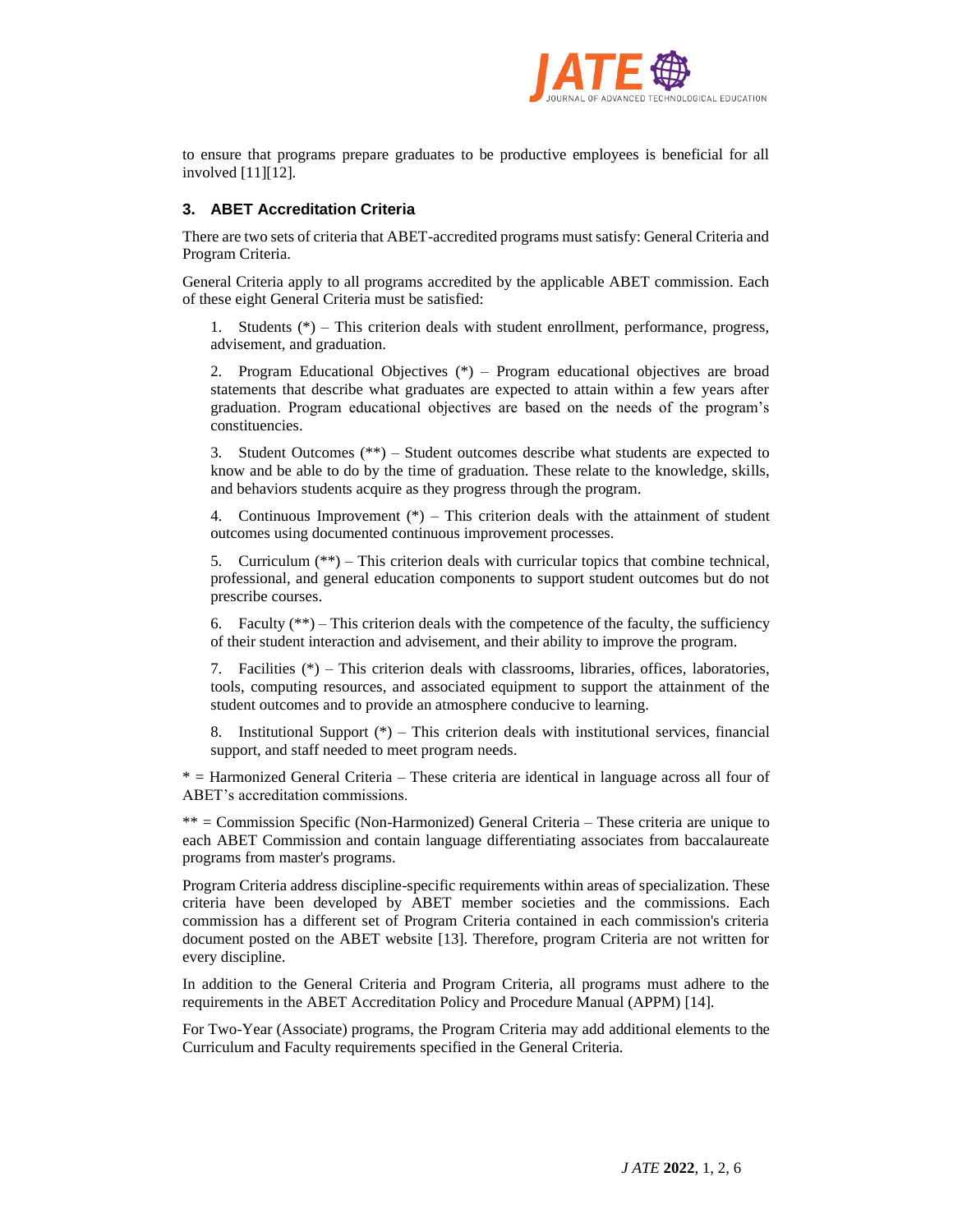

In ETAC, which accredits most of the associate programs under ABET, there are currently 24 Program Criteria [\[](https://www.abet.org/accreditation/accreditation-criteria/criteria-for-accrediting-engineering-technology-programs-2022-2023/)15].

Those Program Criteria are used in conjunction with the ETAC General Criteria to accredit 231 programs worldwide. Programs that do not align with any of the current Program Criteria may use the General Criteria only [16].

Table 1 lists the Lead and Cooperating Societ(ies) for each ETAC Program Criteria.

| <b>ETAC Program Criteria</b>                                                               | Lead<br>Societ(ies) | <b>Cooperating</b><br>Societ(ies) |
|--------------------------------------------------------------------------------------------|---------------------|-----------------------------------|
| <b>Aeronautical Engineering Technology</b>                                                 | <b>AIAA</b>         |                                   |
| Air Conditioning, Refrigerating, Heating, and Ventilating<br><b>Engineering Technology</b> | <b>ASHRAE</b>       |                                   |
| Architectural Engineering Technology                                                       | <b>ASCE</b>         |                                   |
| Automotive Engineering Technology                                                          | <b>SAE</b>          |                                   |
| Chemical/Refinery Process Engineering Technology                                           | <b>AIChE</b>        |                                   |
| Civil Engineering Technology                                                               | <b>ASCE</b>         |                                   |
| <b>Computer Engineering Technology</b>                                                     | <b>IEEE</b>         | <b>IISE</b>                       |
| <b>Construction Engineering Technology</b>                                                 | <b>ASCE</b>         |                                   |
| Construction Management Technology (NEW, under public<br>review)                           | <b>CMAA</b>         |                                   |
| Electrical and Electronics Engineering Technology                                          | <b>IEEE</b>         |                                   |

Table 1: Lead and Cooperating Societ(ies) for each of the ETAC Program Criteria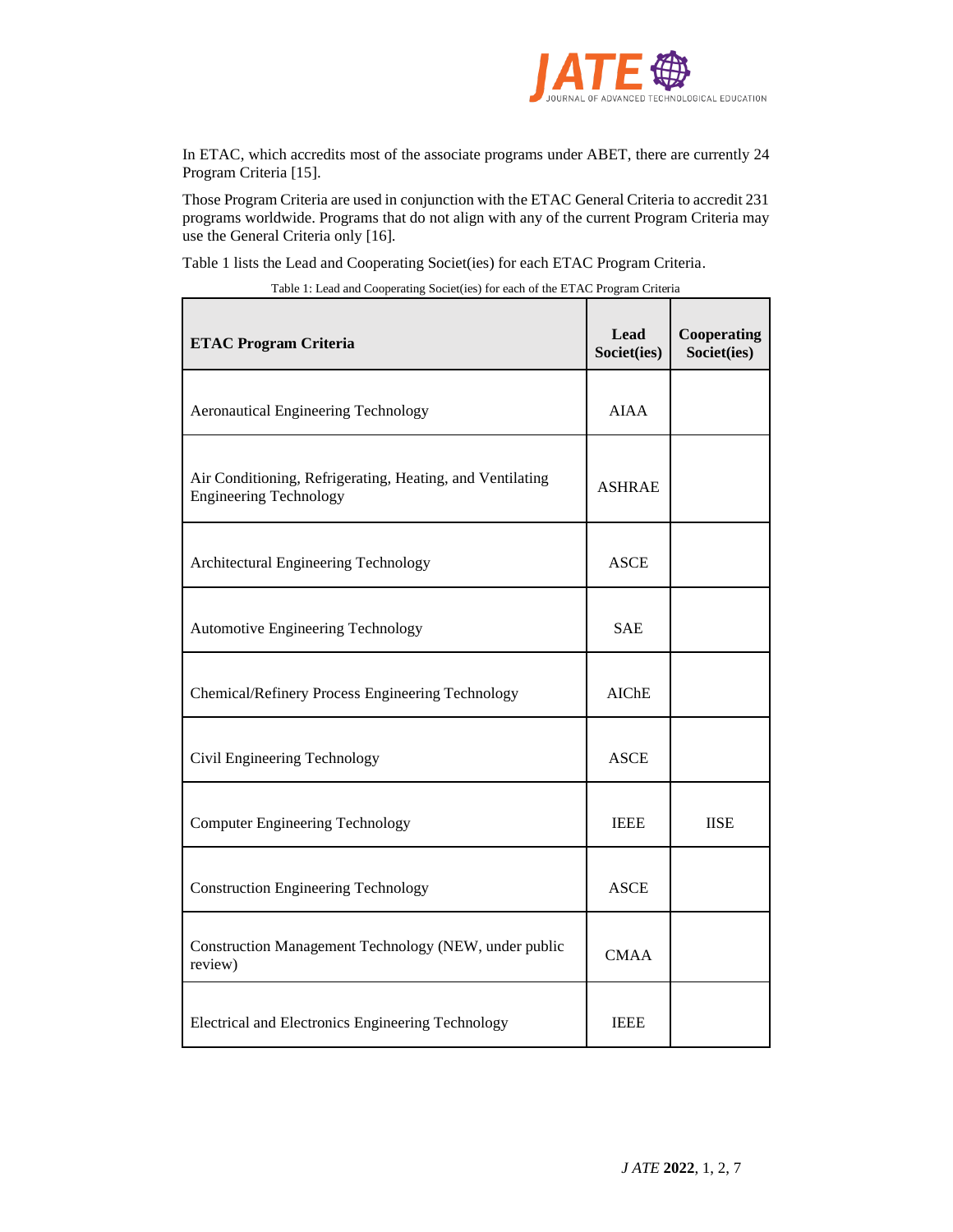

| Electromechanical Engineering Technology                                                          | <b>IEEE</b>  | ASME, ISA                                        |
|---------------------------------------------------------------------------------------------------|--------------|--------------------------------------------------|
| Engineering Graphics/Design/Drafting Engineering<br>Technology                                    | ASME         | <b>SME</b>                                       |
| <b>Engineering Technology</b>                                                                     | ASEE         |                                                  |
| <b>Environmental Engineering Technology</b>                                                       | <b>AAEES</b> | AIChE,<br>ASCE,<br>ASHRAE,<br>ASME,<br>SAE, SMME |
| Fire Protection Engineering Technology                                                            | <b>SFPE</b>  |                                                  |
| Healthcare Engineering Technology                                                                 | AAMI         | ACS,<br>AIChE,<br>ASABE,<br>ASME,<br><b>IEEE</b> |
| <b>Industrial Engineering Technology</b>                                                          | <b>IISE</b>  |                                                  |
| Information, Information Security, Cybersecurity,<br>Information Assurance Engineering Technology | <b>IEEE</b>  | <b>CSAB</b>                                      |
| Instrumentation and Control Systems Engineering<br>Technology                                     | <b>ISA</b>   |                                                  |
| Manufacturing Engineering Technology                                                              | <b>SME</b>   |                                                  |
| Marine Engineering Technology                                                                     | <b>SNAME</b> |                                                  |
| Mechanical Engineering Technology                                                                 | <b>ASME</b>  |                                                  |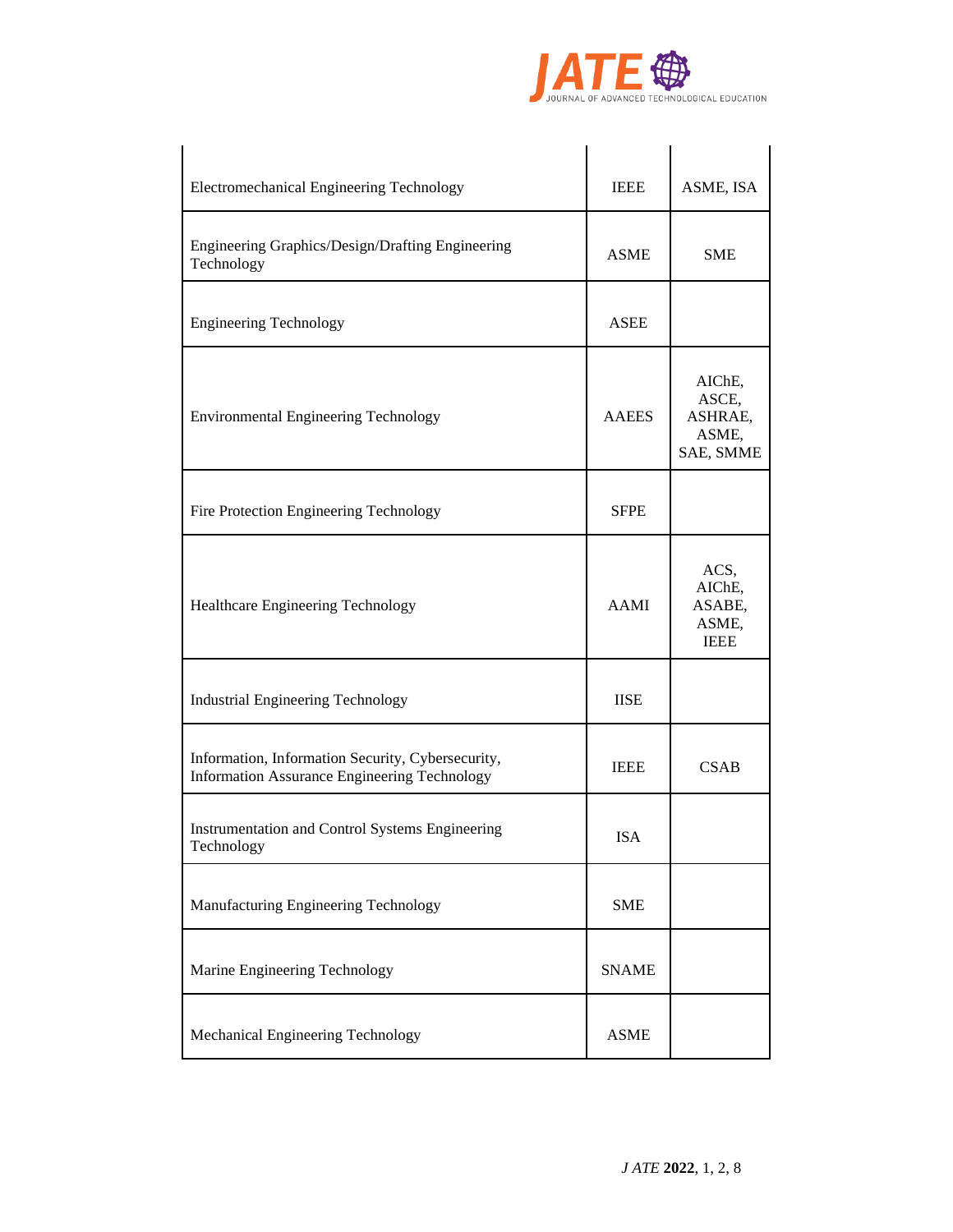

| Mechatronics Engineering Technology (NEW, under public<br>review) | ASME,<br>IEEE,<br><b>SME</b> |             |
|-------------------------------------------------------------------|------------------------------|-------------|
| Nuclear Engineering Technology                                    | <b>ANS</b>                   |             |
| Surveying and Geomatics Engineering Technology                    | <b>NSPS</b>                  | <b>ASCE</b> |
| <b>Telecommunications Engineering Technology</b>                  | <b>IEEE</b>                  |             |

Figure 2 shows how the 231 ETAC accredited associate degree programs align with the current 24 ETAC Program Criteria. The Electrical and Electronics Engineering Technology (EET) and Mechanical Engineering Technology (MET) Program Criteria account for more than half the ETAC accredited programs. Six other Program Criteria (Civil ET, Computer E.T., Construction E.T., Architectural E.T., Surveying and Geomatics E.T., and Engineering Technology) account for another 30% of programs. The other 15 Program Criteria account for 14% of the programs. The remaining 5% of the programs use General Criteria only.



Fig. 2. ETAC accredited associate degree programs aligned with the Program Criteria

The key differences between the criteria for associate and baccalaureate programs in ETAC can be summarized in Table 2.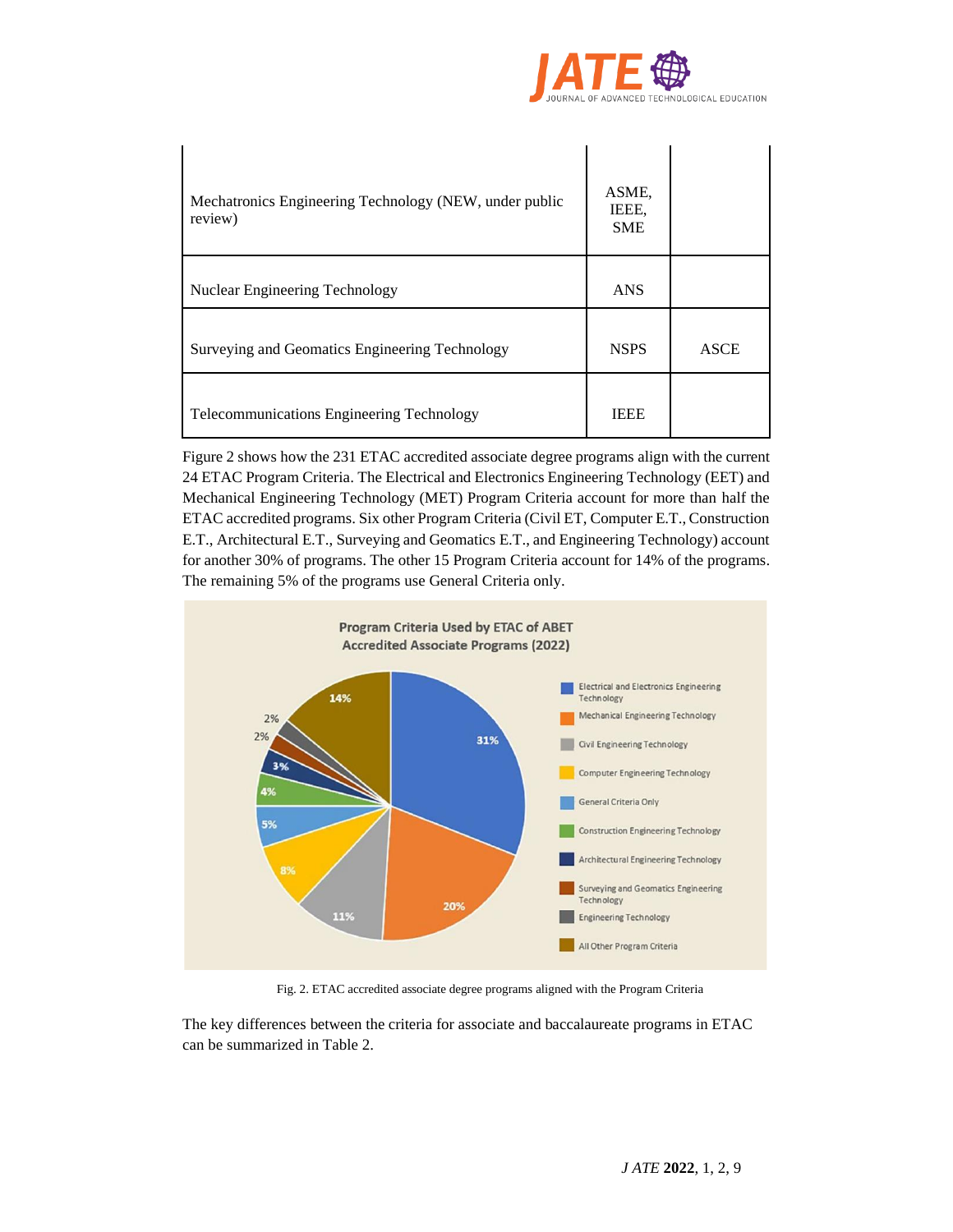

| <b>ETAC</b><br><b>Criteria</b> | <b>Associate</b>                                                                                                           | <b>Baccalaureate</b>                                                                                                                                                                                                                                                                                                               |
|--------------------------------|----------------------------------------------------------------------------------------------------------------------------|------------------------------------------------------------------------------------------------------------------------------------------------------------------------------------------------------------------------------------------------------------------------------------------------------------------------------------|
| 3. Student<br>Outcomes         | Design solutions for,<br>communicate and solve well-<br>defined engineering problems<br>Analyze and interpret test results | Design systems for, communicate<br>and solve broadly-defined<br>engineering problems<br>Analyze and interpret test results to<br>improve processes                                                                                                                                                                                 |
|                                | Serve as a <b>member</b> of a technical<br>team.                                                                           | <b>Lead</b> a technical team                                                                                                                                                                                                                                                                                                       |
| 5.<br>Curriculum               | Math: Application of algebra and<br>trigonometry                                                                           | Math: Application of integral and<br>differential calculus or other<br>mathematics above the level of<br>algebra and trigonometry<br>Integration of Content: Provide a<br>capstone or other integrating<br>experience that develops student<br>competencies in applying technical<br>and nontechnical skills to solve<br>problems. |
| Program<br>Criteria            | Curriculum elements added for<br>associate programs.                                                                       | Curriculum elements added for<br>baccalaureate programs.                                                                                                                                                                                                                                                                           |

#### Table 2: Criteria Differences between Associate and Baccalaureate Programs

The processes for adding new or modifying existing General Criteria or Program Criteria are specified in the APPM. Suggestions for new or modified Program Criteria are submitted to a Lead, Co-Lead, or Cooperating Society assigned to that programmatic area. Changes are further divided into substantive changes (a new criterion or a revision to an existing criterion that modifies its prior meaning) and non-substantive changes (which do not modify the prior meaning of a criterion and is normally intended to improve clarity, structural consistency, syntax, or typography).

The process for determining the Lead, Co-Lead, and Cooperating Societ(ies) for new Program Criteria starts with the Criteria Committee. Societies submit position papers documenting their interest. Recommendations on lead, co-lead and cooperating societ(ies) by the Criteria Committee are based on analysis of the position papers, including alignment with the societies' curricular area strengths, membership involvement and expertise, publications, and other justification for the level of participation the societies have requested. The Criteria Committee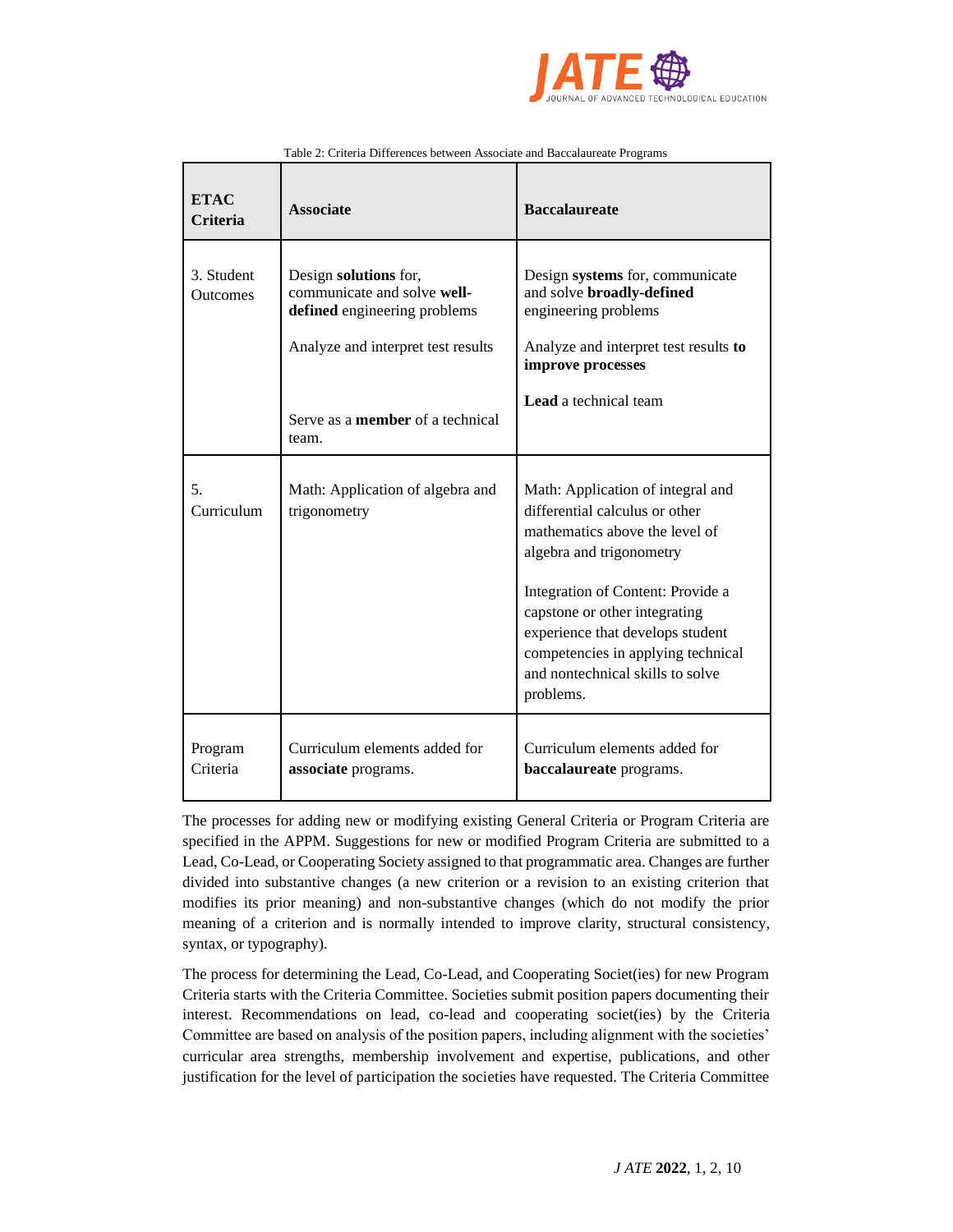

also surveys existing programs to assess whether existing criteria can be used or modified instead. For designation as lead or co-lead, a technical curricular contribution from the society should be at least 1/3 of curricular content. Journals and conferences sponsored by the community, directly related to the programmatic area, and member data for those working in the programmatic area are also considered. Multi-disciplinary programs such as Mechatronics Engineering Technology may require more than one lead society. ETAC prefers no more than two societies designated as lead or co-lead, so the Program Criteria generation and update process is not unwieldy.

For new Program Criteria, the rationale should include letters of endorsement from a sampling of potential constituent programs. Once the proposed new or changed criteria are reviewed and approved by the appropriate bodies (the lead, co-lead, and cooperating societies, the sponsoring ABET Commission, and its Area Delegation), the proposed criteria are published on the ABET website for a period of public review and comment. During the review and comment period, proposed criteria will be published in the "Proposed Criteria" section of the appropriate criteria document. In addition, public comments are passed to the Criteria Committee of the sponsoring ABET Commission and reviewed with the Lead, Co-Lead, and Cooperating Societies. Finally, changes are incorporated into the proposed criteria and re-published on the ABET website for incorporation in the next available accreditation cycle [17].

In ETAC, there are currently two new and one substantive change to Program Criteria posted on the ABET website for public comment:

- Construction Management Technology (Lead Society: CMAA)
- Industrial Engineering Technology (Lead Society: IIISE)
- Mechatronics Engineering Technology (Lead Societies: ASME, IEEE, SME)

#### **4. ABET Accreditation Cycle**

The ABET accreditation process starts in January, with the program submitting a "Request for Evaluation" (RFE). In addition, already accredited programs must submit a copy of a transcript to ABET with the program's name. New programs seeking accreditation must have had at least one graduate in the previous academic year. Figure 3 shows the timeline of a typical General Review Evaluation (GRE).



Fig. 3. Timeline of a typical ABET Accreditation Cycle's Timeline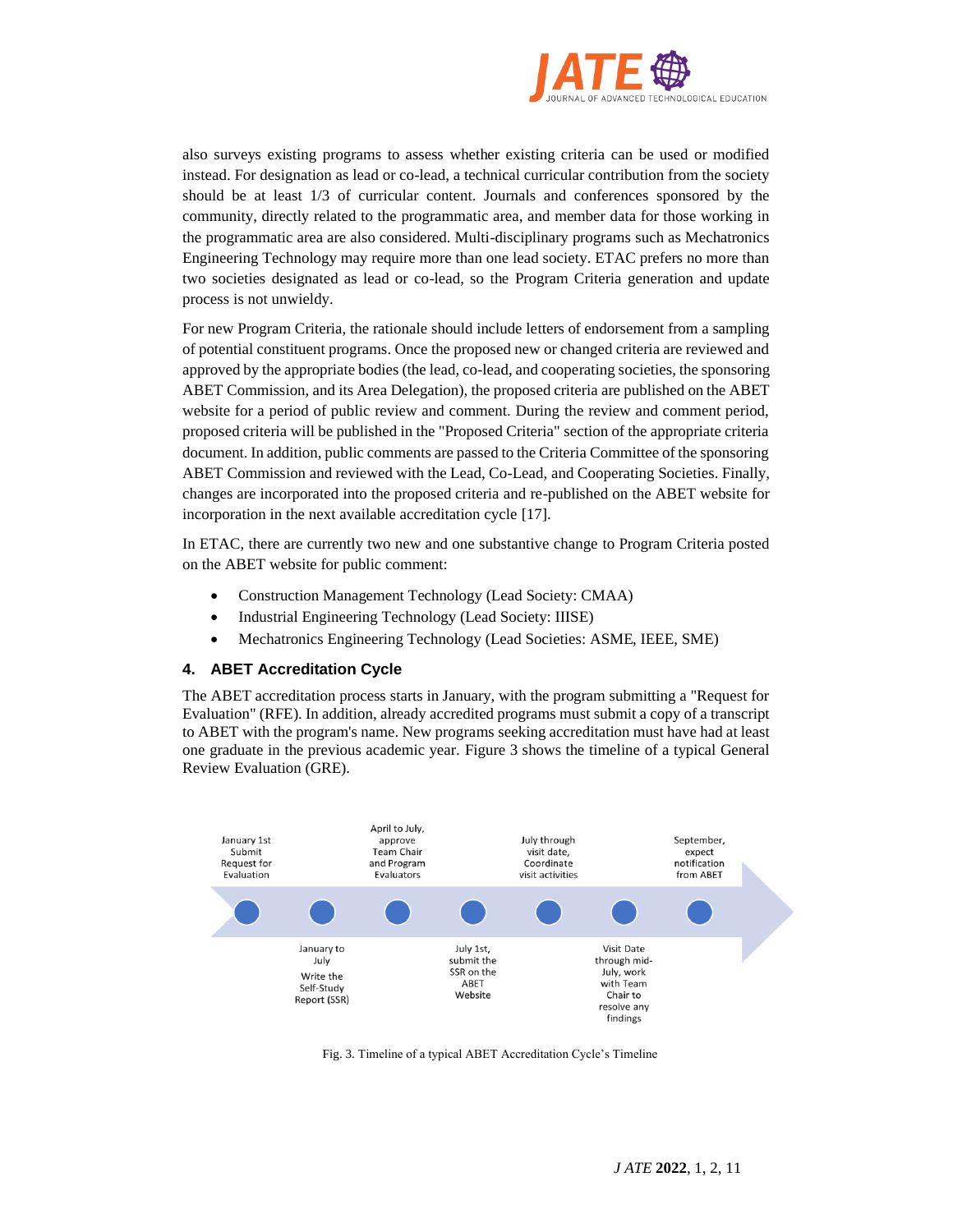

The review process for an associate degree is the same as bachelors' degree programs. Still, there are differences in the criteria, such as student outcomes, the required curriculum, and the Program Criteria, if applicable, as it was highlighted in Table 2. There are some programs that do not have specific Program Criteria; in those cases, they are evaluated under the General Criteria.

As stated earlier, having an accredited program can be beneficial for associate degree programs that are working closely with the industry to meet their needs for middle-skill or technician level positions. The ABET criteria are flexible enough to meet the local industry requirements, even in the case of Program Criteria, but the employer must be part of the process. When it comes to participation on the industrial advisory council (IAC) for a program, those employers that hire graduates need to have a seat on the IAC and be active participants. During an accreditation review, program evaluators look for evidence demonstrating active participation of the IAC in the program's curriculum and educational objectives.

ABET accreditation is based on a six-year cycle. Programs are re-accredited once every six years with the same accreditation filing steps presented in Figure 3. If the programs face difficulties satisfying some criteria, shortcomings at different quality levels may be cited. Through an interim review, programs usually fix these shortcomings within two years (either a report or visit).

Associate degree graduates can go directly into the workplace, but those seeking to continue their education can do so by attending a four-year institution with programs that provide the next two years. In many states, only graduates from four-year ABET-accredited programs can sit for the Fundamental of Engineering (F.E.) Exam, the first step in the process of being licensed as a Professional Engineer (PE).

# **5. Current Statistics of the Accredited Associate Degree Programs in ABET**

As indicated before, ABET is the recognized U.S. accreditation organization and also provides leadership internationally through memoranda of understanding and mutual recognition agreements, such as the Washington Accord and Dublin Accord. ABET evaluates programs offered in a 100-percent online format too [18][19].

The accreditation of these programs occurs all over the world, not only in the U.S. As of January 30, 2022, 4,361 programs are accredited, distributed over 850 institutions in 41 countries. This represents an increase of 54 programs and four institutions over 2020. Based on this data, 3382 programs and 653 institutions are located in the U.S. while 979 programs and 197 institutions are outside of the U.S. [20].

As of January 30, 2022, there are 240 accredited associate programs in 92 institutions in 7 countries. Figure 4 presents the geographic distribution of these seven countries. Two of these programs are accredited by the CAC. Seven of them are accredited by the ANSAC. The remaining 231 of them are accredited by the ETAC. The states with the ABET accredited associate degree programs are shown in Figure 5.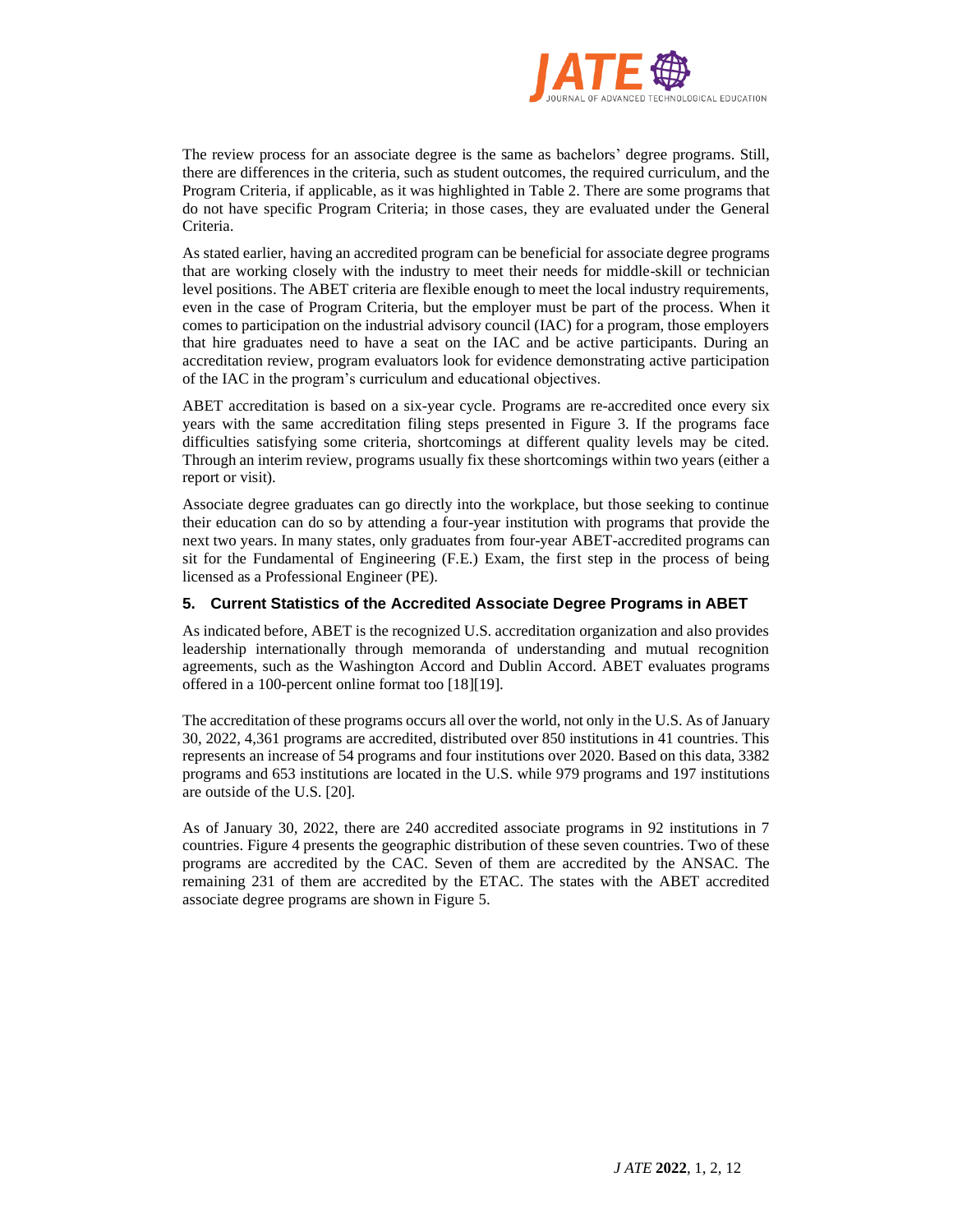



Fig. 4. Countries with ABET accredited associate degree programs



Fig. 5. States with ABET accredited associate degree programs in the U.S.

The table in Appendix A presents the latest statistics of ABET accredited associate degree programs. The data have been gathered using the ABET Accredited Programs [21].

# **6. Highlights from The ABET Accredited Programs**

In this section of the article, readers will find some key points from several different community colleges, not only from the U.S. but also from some other nations, presenting their experiences with ABET.

Houston Community College, Texas, has kept its AAS (Associate in Applied Science) degree in Electronics Engineering Technology accredited by the ETAC of ABET since 1983 [22]. The program faculty, staff, and college administrators have been committed to delivering an educational program that meets the highest criteria required by industry and the ETAC of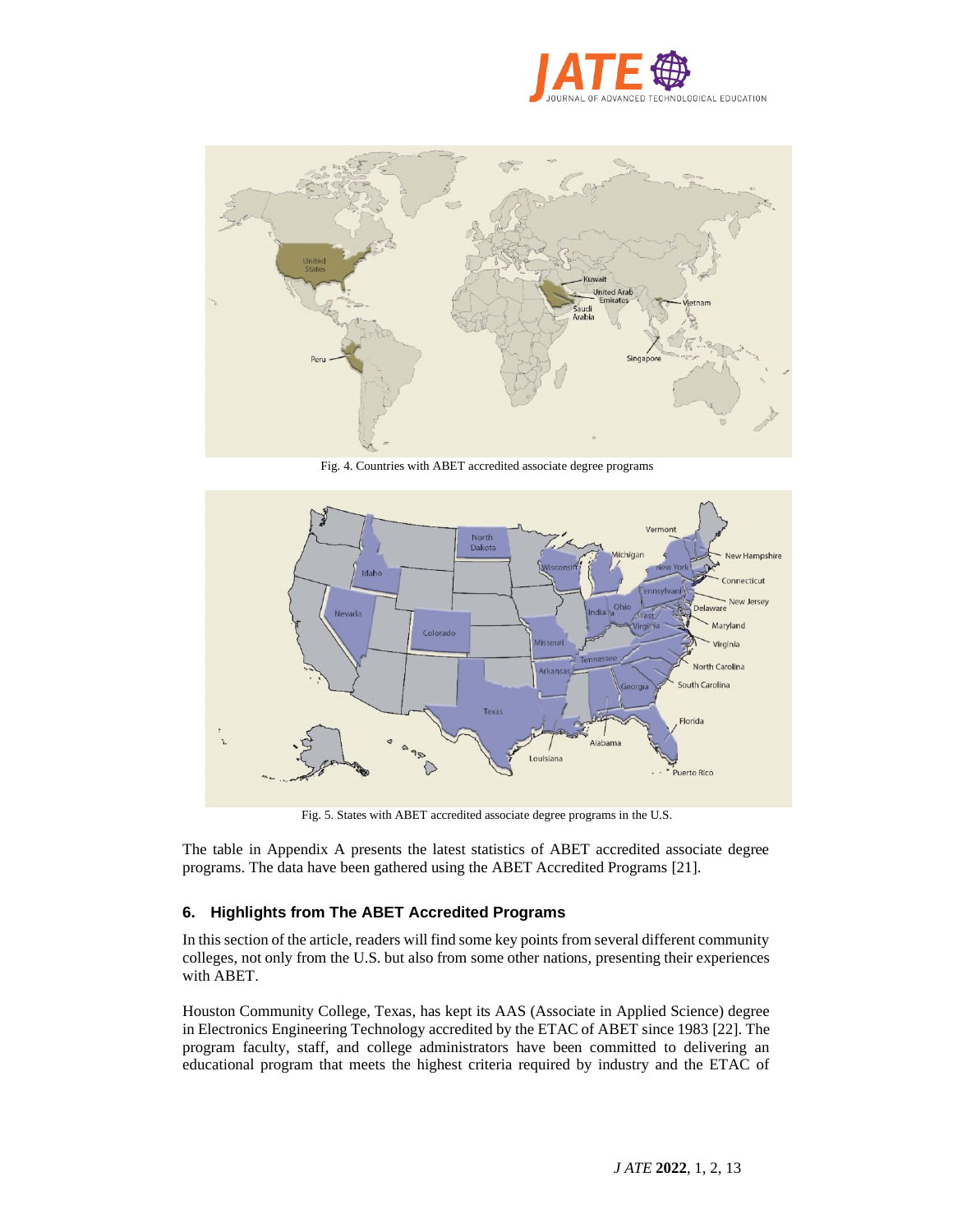

ABET. The program's director indicates that "Students who enroll in our program can rest assured that they are receiving the highest standard of education provided by a program that has been thoroughly vetted for its quality and validity." [23].

At Hudson Valley Community College, New York, degree programs in Civil Engineering Technology, Electrical Engineering Technology, and Mechanical Engineering Technology have been accredited by ETAC of ABET since 1970 [24]. The school dean indicates that "The reaccreditation of these three programs speaks to the high academic standards we set for our graduates. We have consistently maintained programs that fully prepare graduates for their chosen careers." [25].

At Southwest Tennessee Community College, located in Memphis, Tennessee, Engineering Technologies Division offers four AAS degrees in Architectural Engineering Technology, Computer Engineering Technology, Electronic Engineering Technology, and Mechanical Engineering Technology accredited by the ETAC of ABET. Computer Engineering Technology Program has been accredited since 1978, although the other three have been accredited since 1971 [26]. All programs are regularly reviewed to ensure that the region's employment needs are being met. The program administrators anticipate that new and modified programs and certificates will be added to their college as the community's needs are assessed [27].

In Saudi Arabia, Jubail Industrial College has six A.S. programs that have held ABET accreditation since 2012 (Chemical Engineering Technology, Electrical Power Engineering Technology, Instrumentation and Control Engineering Technology, Manufacturing Engineering Technology, Mechanical Maintenance Engineering Technology, and Polymer Engineering Technology), plus Non-Destructive Testing and Evaluation Engineering Technology since 2015. Jubail Industrial College is the largest and most sophisticated technical institute governed by the Board of Directors of the Royal Commission in Saudi Arabia [28][29]. Jubail Industrial College is an outstanding example of how relevant modern education, in support of technology, transforms a rural society into a modern, vibrant one. It is a successful example of how, within a couple of decades, planned industrial and educational developments can work hand in hand [30].

Another college named Yanbu Industrial College in Saudi Arabia has six accredited AS degree programs accredited by the ETAC of ABET for almost 15 years [31][32]. The ABET accredited workforce education at Yanbu Industrial College helped the city grow the initial investments from industrial developers in the city to a current all-time high of more than 14 billion dollars. In almost twenty years, the College has become one of the major sources of manpower for the local economy, propelling Yanbu's industrial sector to becoming a major contributor to the nation's development [33].

# **7. Conclusion**

The accreditation process can measure the quality of an associate degree program. ABET is one of the major accreditation bodies that accredit associate degree programs in the STEM field. There are few differences in the ABET accreditation process between a bachelor's degree and an associate degree program except for criteria, where there are different criteria for each degree program. As outlined in the criteria section and the accreditation cycle section, preparing for an accreditation visit can be a lengthy and resource-intensive process. However, there are significant advantages to students attending ABET-accredited programs, and there are advantages for programs seeking accreditation. This unique paper presents the accreditation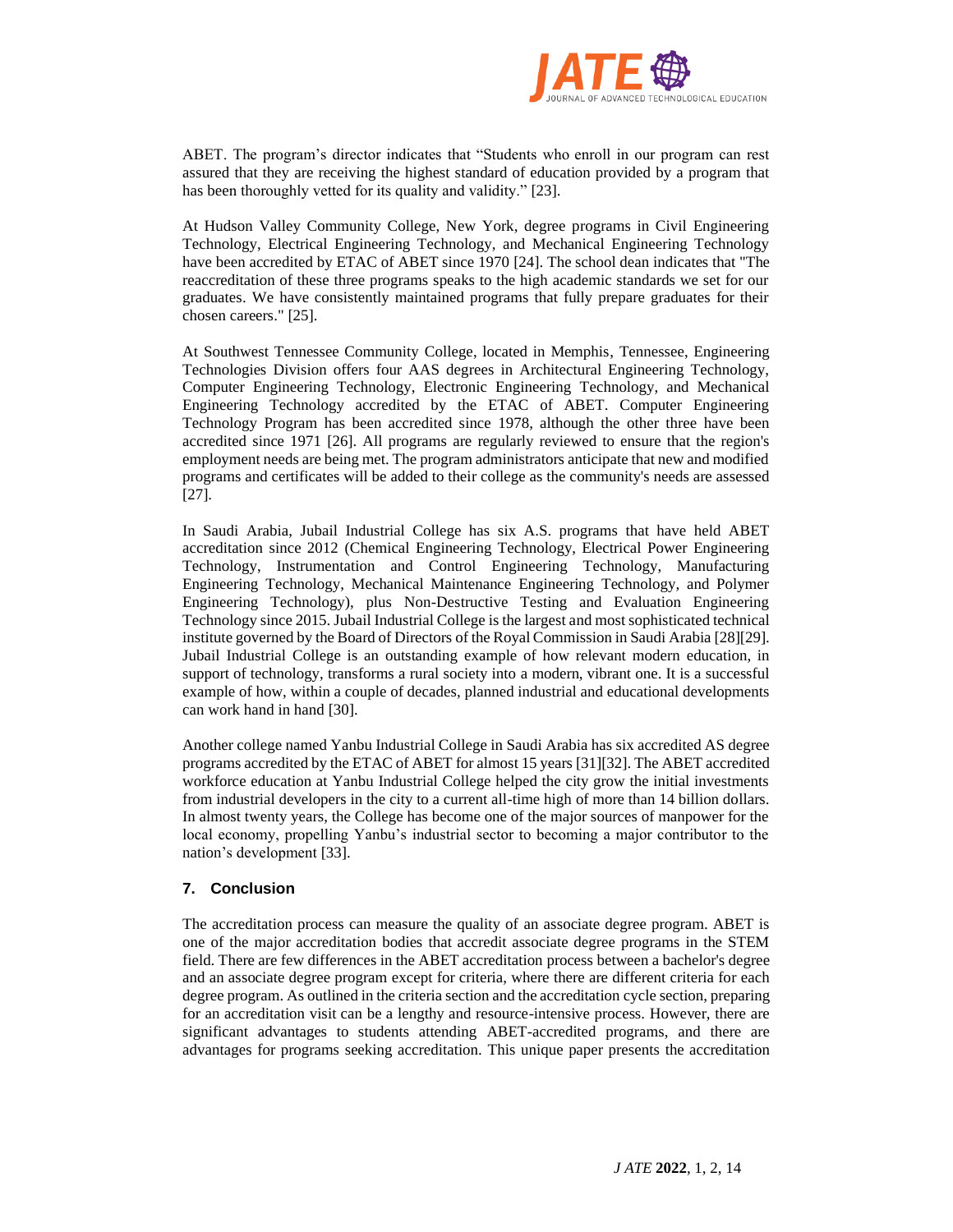

process for the two-year programs without detailing all its benefits. The authors plan future studies to investigate the impact of accreditation.

#### **Acknowledgments**

Graphical support provided by Ms. Amy Hill is greatly appreciated. The review and revision provided by Dr. Tom Hall are also acknowledged.

#### **Disclosures**

The authors declare no conflicts of interest. The opinions expressed are the authors' own and do not represent ABET's position on any issue.

#### **References**

- [1] J. S. Eaton, "Accreditation in the United States," *New Dir. High. Educ.*, vol. 2009, no. 145, pp. 79–86, Dec. 2009, doi: 10.1002/HE.337.
- [2] "Accreditation." https://en.wikipedia.org/wiki/Accreditation (accessed Mar. 16, 2022).
- [3] "Regional Accrediting Organizations | Council for Higher Education Accreditation." https://www.chea.org/regional-accrediting-organizations (accessed Mar. 16, 2022).
- [4] "ISO About us." https://www.iso.org/about-us.html (accessed Mar. 16, 2022).
- [5] "Washington Accord Wikipedia." https://en.wikipedia.org/wiki/Washington\_Accord (accessed Mar. 16, 2022).
- [6] "Sydney Accord Wikipedia." https://en.wikipedia.org/wiki/Sydney\_Accord (accessed Mar. 16, 2022).
- [7] "Dublin Accord Wikipedia." https://en.wikipedia.org/wiki/Dublin\_Accord (accessed Mar. 16, 2022).
- [8] "Accreditation | ABET." https://www.abet.org/accreditation/ (accessed Mar. 16, 2022).
- [9] "U.S. Student Loan Debt Statistics for 2022 Student Loan Hero." https://studentloanhero.com/student-loan-debt-statistics/ (accessed Mar. 16, 2022).
- [10] "Community colleges teach vocational skills–and a whole lot more The Washington Post." https://www.washingtonpost.com/news/grade-point/wp/2018/02/02/whateveryou-call-them-community-colleges-vocational-schools-they-can-help-studentssucceed-in-the-economy/ (accessed Mar. 16, 2022).
- [11] "Higher demand and better pay fueling popularity of trade schools The Washington Post." https://www.washingtonpost.com/education/2021/12/31/skilled-tradeeducation-comeback/ (accessed Mar. 16, 2022).
- [12] "Vocational Certificate vs. Associate Degree." https://thebestschools.org/degrees/vocational-certificate-vs-associate-degree/ (accessed Mar. 16, 2022).
- [13] "Accreditation Criteria & Supporting Documents | ABET." https://www.abet.org/accreditation/accreditation-criteria/ (accessed Mar. 16, 2022).
- [14] "Accreditation Policy and Procedure Manual (APPM), 2022-2023 | ABET." https://www.abet.org/accreditation/accreditation-criteria/accreditation-policy-andprocedure-manual-appm-2022-2023/ (accessed Mar. 16, 2022).
- [15] "Criteria for Accrediting Engineering Technology Programs, 2022 2023 | ABET." https://www.abet.org/accreditation/accreditation-criteria/criteria-for-accreditingengineering-technology-programs-2022-2023/ (accessed Mar. 16, 2022).
- [16] "ETAC Category Search." https://amspub.abet.org/aps/categorysearch?commissions=4&degreeLevels=A (accessed Mar. 16, 2022).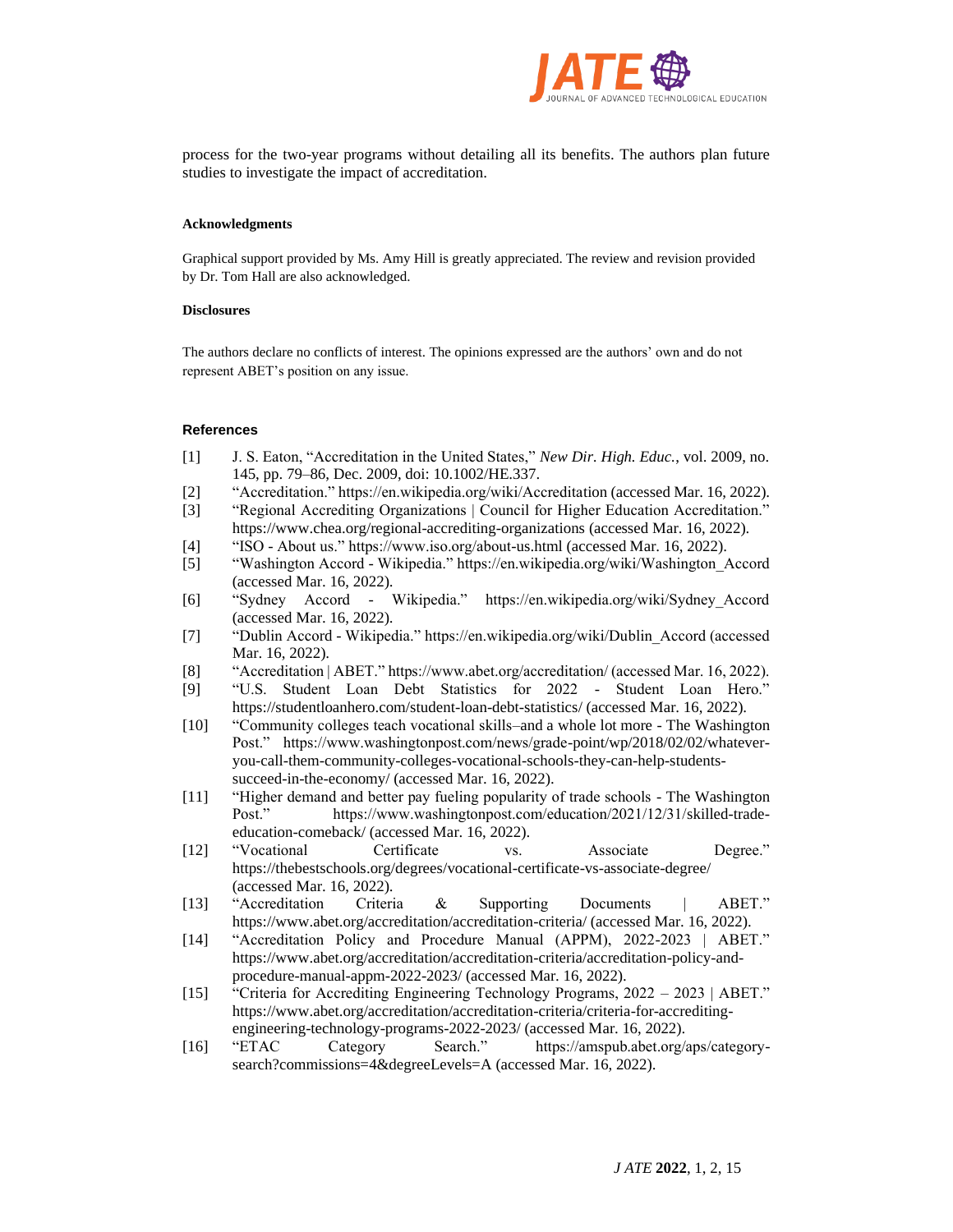

- [17] "Accreditation Changes | ABET." https://www.abet.org/accreditation/accreditationcriteria/accreditation-changes/ (accessed Mar. 17, 2022).
- [18] "ABET Wikipedia." https://en.wikipedia.org/wiki/ABET (accessed Feb. 15, 2022).
- [19] "About ABET | ABET." https://www.abet.org/about-abet/ (accessed Feb. 15, 2022).
- [20] "ABET Accredits 54 Additional Programs in 2021, Including First Associate Cybersecurity Programs | ABET." https://www.abet.org/abet-accredits-54-newprograms-in-2021-including-first-associate-cybersecurity-programs/ (accessed Feb. 15, 2022).
- [21] "Accredited Programs Search | ABET." https://amspub.abet.org/aps/namesearch?searchType=institution (accessed Feb. 15, 2022).
- [22] "Name Search | Houston Community College." https://amspub.abet.org/aps/namesearch?searchType=institution&keyword=houston community college (accessed Feb. 16, 2022).
- [23] "HCC Northeast program awarded ETAC of ABET accreditation for over 30 years TMC News." https://www.tmc.edu/news/2014/08/hcc-northeast-program-awardedetac-of-abet-accreditation-for-over-30-years/ (accessed Feb. 16, 2022).
- [24] "Name Search | Hudson Valley Community College." https://amspub.abet.org/aps/name-search?searchType=institution&keyword=hudson valley community college (accessed Feb. 16, 2022).
- [25] "Technology Programs Receive National Accreditation | HVCC." https://www.hvcc.edu/about/news/archives/2018/09/technology-programs-receivenational-accreditation.html (accessed Feb. 16, 2022).
- [26] "Name Search | Southwest Tennessee Community College." https://amspub.abet.org/aps/namesearch?searchType=institution&keyword=southwest Tennessee (accessed Feb. 16, 2022).
- [27] "Engineering Technologies." http://beta.southwest.tn.edu/engineering/ (accessed Feb. 16, 2022).
- [28] "Accredited Provider Overview IACET." https://www.iacet.org/resources/accredited-providers-list/accredited-provideroverview/?providerID=121017 (accessed Feb. 16, 2022).
- [29] M. Almutairi, "A COMPARATIVE STUDY OF ABET ACCREDITED ASSOCIATE DEGREE PROGRAMS, EVIDENCE FROM SAUDI ARABIA," *Bus. Educ. Accredit.*, vol. 9, no. 1, pp. 1944–5903, 2017, Accessed: Feb. 16, 2022. [Online]. Available: www.theIBFR.COM.
- [30] "Accreditation Board of Engineering Technology (ABET) Re-accredited all Engineering Programs for Jubail Industrial College." http://www.jic.edu.sa/en/mediacenter/news/Pages/Accreditation-Board-of-Engineering-Technology-(ABET)-Reaccredited-all-Engineering-Programs-for-Jubail-Industrial-College.aspx (accessed Feb. 16, 2022).
- [31] "Category Search | Accredited Programs in Saudi Arabia." https://amspub.abet.org/aps/category-

search?commissions=4&degreeLevels=A&countries=SA (accessed Feb. 16, 2022).

- [32] "Yanbu Industrial College Royal Commission Yanbu Colleges & Institutes." http://www.rcyci.edu.sa/en/yic/ (accessed Feb. 16, 2022).
- [33] "Yanbu Industrial College an Overview Royal Commission Yanbu Colleges & Institutes." http://www.rcyci.edu.sa/en/yanbu-industrial-college-an-overview/ (accessed Feb. 16, 2022).

Appendix A: ABET accredited associate degree programs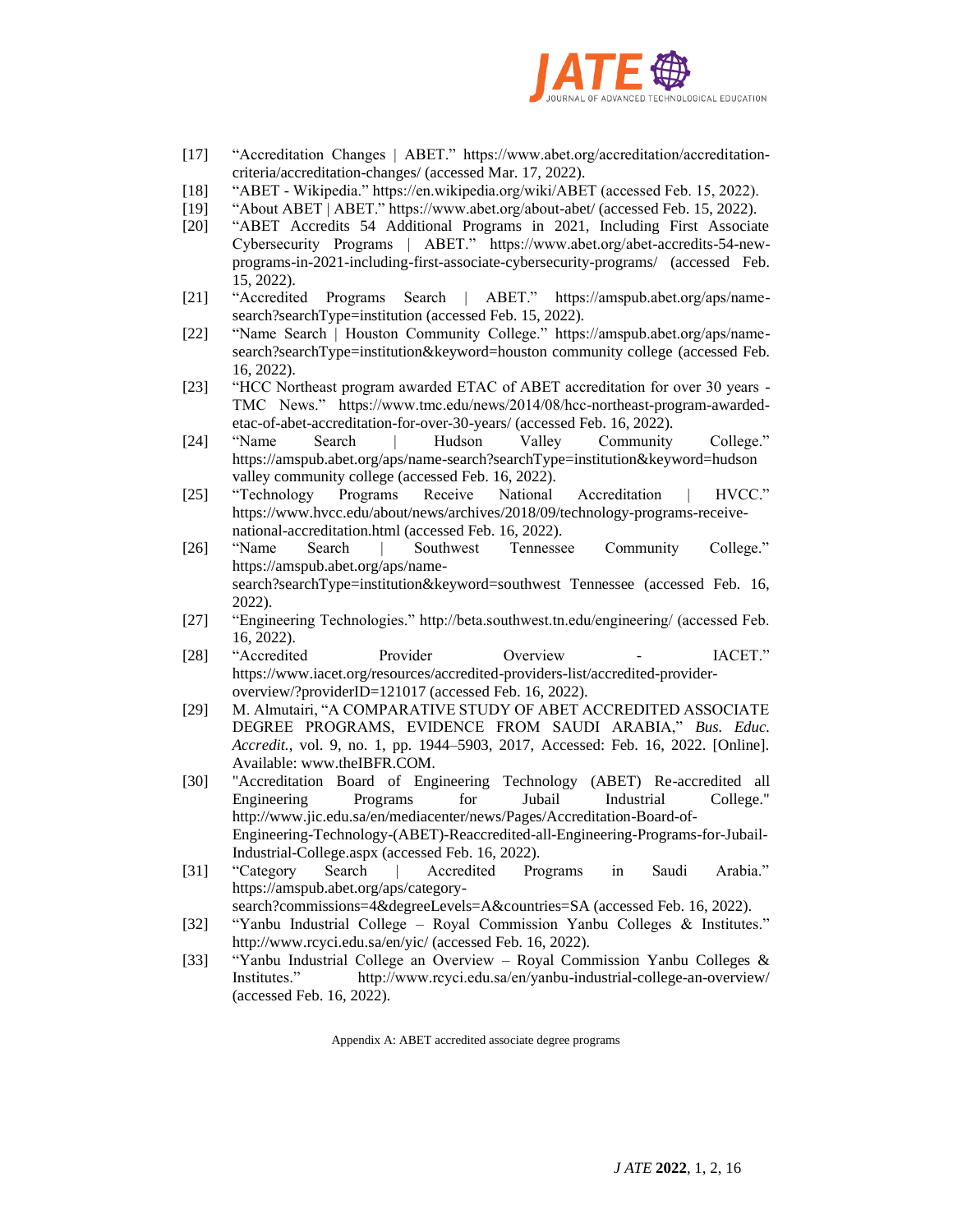

| <b>School Name</b>                                         | City                     | <b>State</b>      | Country                    | # of<br>Progra<br>ms | <b>Accrediting</b><br>Commissio<br>$\mathbf n$ |
|------------------------------------------------------------|--------------------------|-------------------|----------------------------|----------------------|------------------------------------------------|
| Abu Dhabi Polytechnic                                      | Abu Dhabi                |                   | United<br>Arab<br>Emirates | 1                    |                                                |
| Vaughn College of Aeronautics and<br>Technology            | Flushing                 | New York          | United<br><b>States</b>    | 2                    |                                                |
| <b>Alfred State College</b>                                | Alfred                   | New York          | United<br><b>States</b>    | 5                    |                                                |
| American College of the Middle East                        | Kuwait                   |                   | Kuwait                     | $\overline{4}$       |                                                |
| University of Arkansas at Little Rock                      | Little Rock              | Arkansas          | United<br><b>States</b>    | $\overline{c}$       |                                                |
| <b>Augusta Technical College</b>                           | Augusta                  | Georgia           | United<br><b>States</b>    | $\overline{c}$       |                                                |
| Austin Peay State University                               | Clarksville              | Tennessee         | United<br><b>States</b>    | 3                    |                                                |
| <b>Bismarck State College</b>                              | <b>Bismarck</b>          | North<br>Dakota   | United<br><b>States</b>    | $\mathbf{1}$         |                                                |
| <b>Bluefield State College</b>                             | Bluefield                | West<br>Virginia  | United<br><b>States</b>    | 3                    |                                                |
| BridgeValley Community and<br><b>Technical College</b>     | South<br>Charleston      | West<br>Virginia  | United<br><b>States</b>    | 3                    |                                                |
| <b>SUNY Broome Community College</b>                       | Binghamto<br>$\mathbf n$ | New York          | United<br><b>States</b>    | 3                    |                                                |
| Rowan College at Burlington County                         | Mount<br>Laurel          | New Jersey        | United<br><b>States</b>    | $\overline{c}$       |                                                |
| Cao Thang Technical College                                | Ho Chi<br>Minh           |                   | Vietnam                    | 2                    |                                                |
| Central Ohio Technical College                             | Newark                   | Ohio              | United<br><b>States</b>    | $\overline{4}$       |                                                |
| <b>Central Piedmont Community College</b>                  | Charlotte                | North<br>Carolina | United<br><b>States</b>    | 5                    | <b>ETAC</b>                                    |
| Chattanooga State Community College                        | Chattanoog<br>a          | Tennessee         | United<br><b>States</b>    | 3                    |                                                |
| Cincinnati State Technical and<br><b>Community College</b> | Cincinnati               | Ohio              | United<br><b>States</b>    | $\mathbf{1}$         |                                                |
| College of Technological Studies                           | Shuwaikh                 |                   | Kuwait                     | 11                   |                                                |
| Columbus State Community College                           | Columbus                 | Ohio              | United<br><b>States</b>    | $\mathbf{1}$         |                                                |
| Cuyahoga Community College,<br>Metropolitan                | Cleveland                | Ohio              | United<br><b>States</b>    | $\overline{4}$       |                                                |
| Georgia Piedmont Technical College                         | Clarkston                | Georgia           | United<br><b>States</b>    | $\overline{c}$       |                                                |
| Delaware Technical & Community<br>College, Stanton         | Newark                   | Delaware          | United<br><b>States</b>    | 1                    |                                                |
| Delgado Community College                                  | New<br>Orleans           | Louisiana         | United<br><b>States</b>    | $\mathbf{1}$         |                                                |
| Denmark Technical College                                  | Denmark                  | South<br>Carolina | United<br><b>States</b>    | 1                    |                                                |
| Erie Community College, North<br>Campus                    | Williamsvil<br>le        | New York          | United<br><b>States</b>    | $\overline{4}$       |                                                |
| <b>Essex County College</b>                                | Newark                   | New Jersey        | United<br><b>States</b>    | 3                    |                                                |
| Universidad del Este                                       | Carolina                 | Puerto Rico       | United<br><b>States</b>    | 3                    |                                                |
| Fairmont State University                                  | Fairmont                 | West<br>Virginia  | United<br><b>States</b>    | 3                    |                                                |
| Ferris State University                                    | <b>Big Rapids</b>        | Michigan          | United<br><b>States</b>    | $\overline{c}$       |                                                |
| <b>Gaston College</b>                                      | Dallas                   | North<br>Carolina | United<br><b>States</b>    | 3                    |                                                |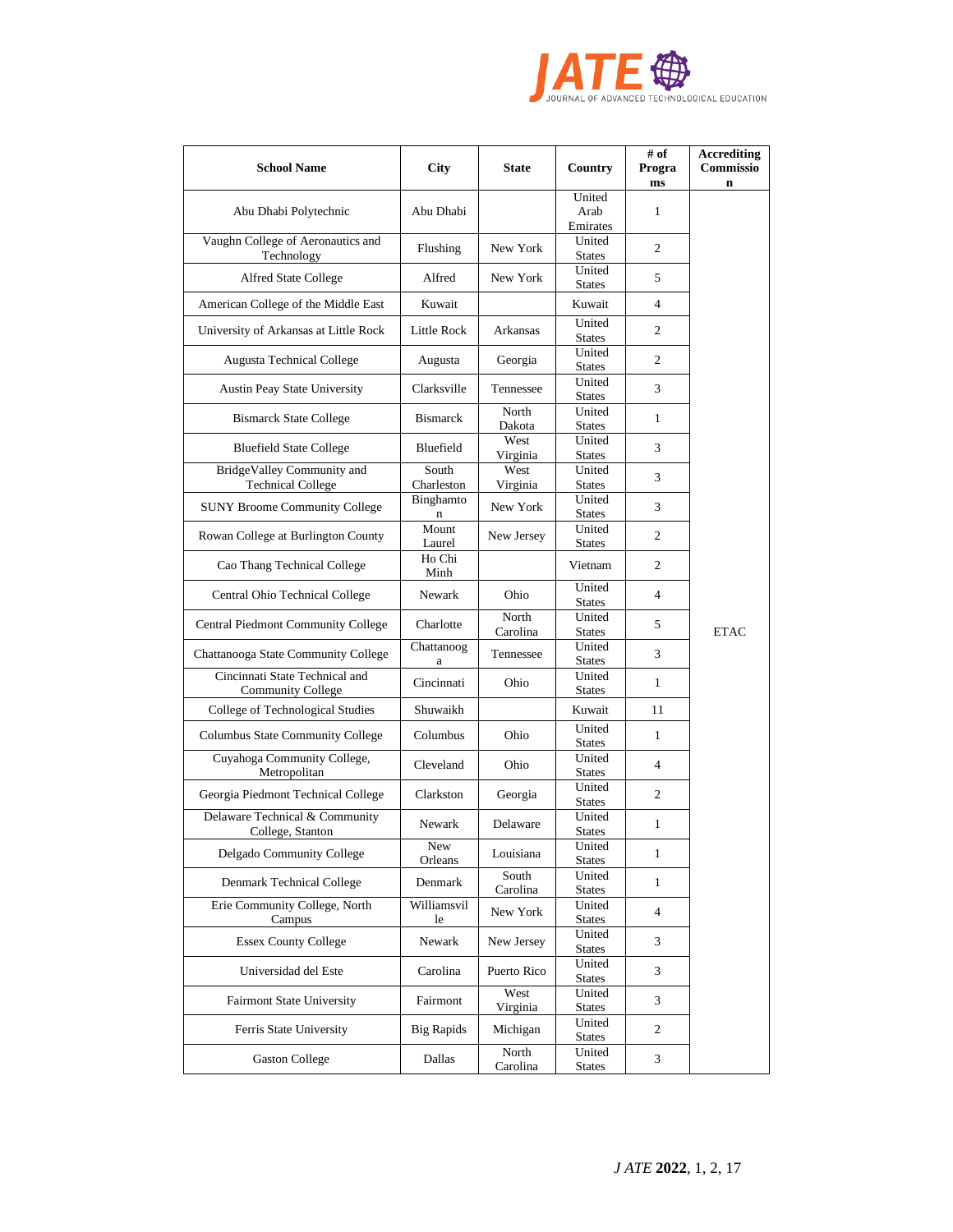

| Greenville Technical College                                                   | Greenville                     | South<br>Carolina | United<br><b>States</b> | 5              |  |
|--------------------------------------------------------------------------------|--------------------------------|-------------------|-------------------------|----------------|--|
| The Higher Institute of                                                        |                                |                   | Kuwait                  | 4              |  |
| Telecommunication & Navigation                                                 | Houston                        | Texas             | United                  | 1              |  |
| <b>Houston Community College</b>                                               |                                |                   | <b>States</b><br>United |                |  |
| Hudson Valley Community College                                                | Troy                           | New York          | <b>States</b>           | 3              |  |
| Idaho State University                                                         | Pocatello                      | Idaho             | United<br><b>States</b> | 6              |  |
| <b>ISIL</b>                                                                    | Lima                           |                   | Peru                    | $\mathbf{1}$   |  |
| Ivy Tech Community College,<br>Bloomington                                     | Bloomingto<br>$\mathbf n$      | Indiana           | United<br><b>States</b> | 1              |  |
| Ivy Tech Community College,<br>Columbus                                        | Columbus                       | Indiana           | United<br><b>States</b> | 2              |  |
| Ivy Tech Community College, Fort<br>Wayne                                      | Fort Wayne                     | Indiana           | United<br><b>States</b> | 3              |  |
| <b>Ivy Tech Community College,</b><br>Indianapolis                             | Indianapoli<br>${\bf S}$       | Indiana           | United<br><b>States</b> | 2              |  |
| James A. Rhodes State College                                                  | Lima                           | Ohio              | United<br><b>States</b> | $\overline{c}$ |  |
| Jubail Industrial College                                                      | Jubail<br>Industrial<br>City   |                   | Saudi<br>Arabia         | 7              |  |
| Kent State University, Tuscarawas<br>Campus                                    | <b>New</b><br>Philadelphi<br>a | Ohio              | United<br><b>States</b> | 2              |  |
| Lorain County Community College                                                | Elyria                         | Ohio              | United<br><b>States</b> | 2              |  |
| Southwest Tennessee Community<br>College                                       | Memphis                        | Tennessee         | United<br><b>States</b> | $\overline{4}$ |  |
| Miami University                                                               | Oxford                         | Ohio              | United<br><b>States</b> | 2              |  |
| Middlesex County College                                                       | Edison                         | New Jersey        | United<br><b>States</b> | 3              |  |
| Midlands Technical College                                                     | Columbia                       | South<br>Carolina | United<br><b>States</b> | 3              |  |
| Mohawk Valley Community College                                                | Utica                          | New York          | United<br><b>States</b> | 3              |  |
| Monroe Community College                                                       | Rochester                      | New York          | United<br><b>States</b> | 1              |  |
| County College of Morris                                                       | Randolph                       | New Jersey        | United<br><b>States</b> | 2              |  |
| Morrison Institute of Technology                                               | Morrison                       | <b>Illinois</b>   | United<br><b>States</b> | $\mathbf{1}$   |  |
| Zane State College                                                             | Zanesville                     | Ohio              | United<br>States        | 1              |  |
| Nashua Community College                                                       | Nashua                         | New<br>Hampshire  | United<br><b>States</b> | $\mathbf{1}$   |  |
| <b>Nassau Community College</b>                                                | Garden City                    | New York          | United<br><b>States</b> | $\overline{c}$ |  |
| Naugatuck Valley Community College                                             | Waterbury                      | Connecticu        | United<br><b>States</b> | 2              |  |
| NHTI-Concord's Community College                                               | Concord                        | New<br>Hampshire  | United<br><b>States</b> | 4              |  |
| State University of New York College<br>of Technology at Canton                | Canton                         | New York          | United<br><b>States</b> | $\overline{4}$ |  |
| State University of New York at<br>Morrisville                                 | Morrisville                    | New York          | United<br><b>States</b> | 1              |  |
| New York City College of Technology                                            | <b>Brooklyn</b>                | New York          | United<br><b>States</b> | 5              |  |
| State University of New York, College<br>of Environmental Science and Forestry | Syracuse                       | New York          | United<br><b>States</b> | $\mathbf{1}$   |  |